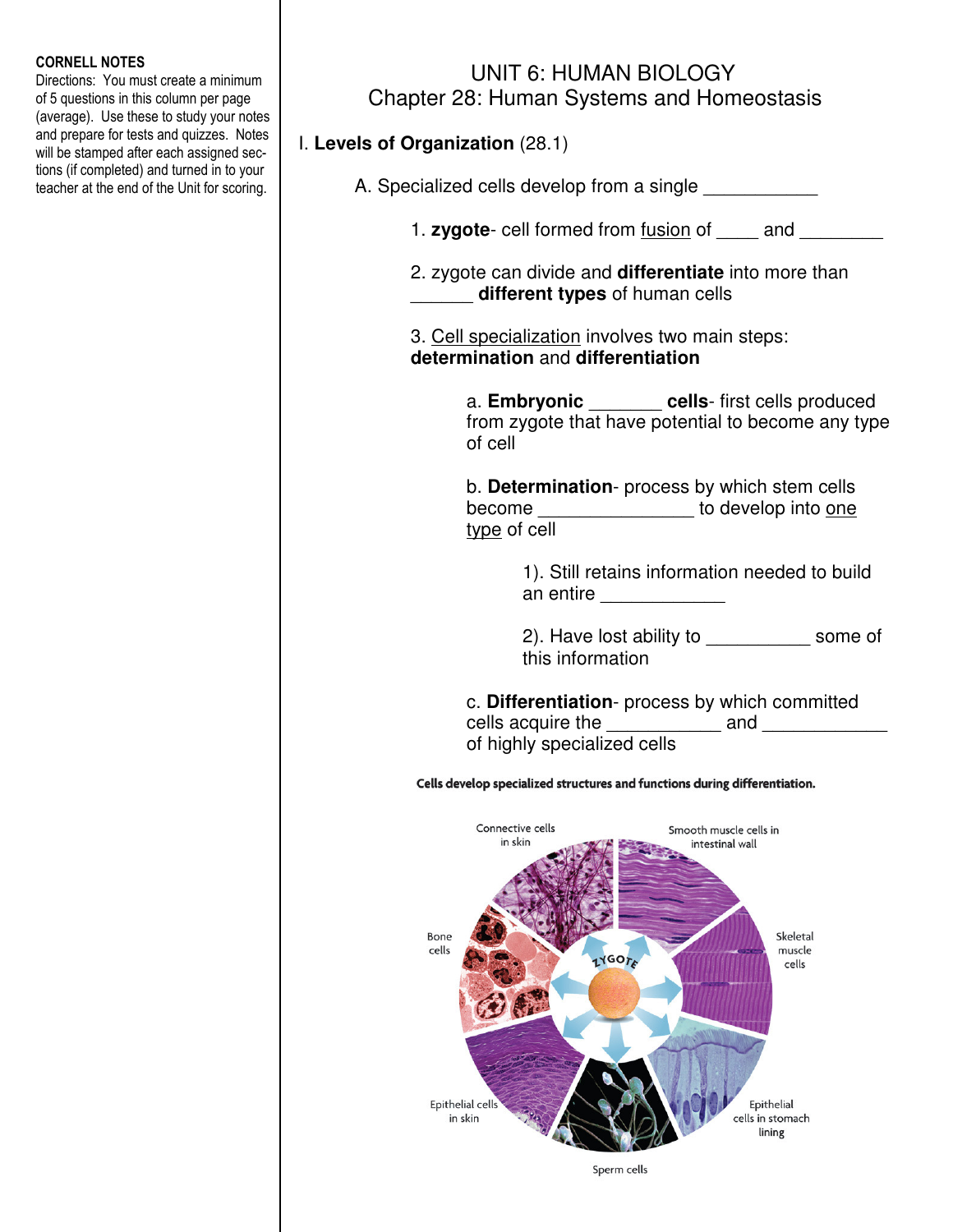| B. Specialized cells function together in tissues, organs, organ<br>systems, and the whole organism |
|-----------------------------------------------------------------------------------------------------|
| 1. • Individual specialized cell                                                                    |
| 2. _________________- groups of similar cells that work together<br>to perform specialized function |
| 3. <b>different tissues that function together</b>                                                  |
| 4. ________________________________- two or more organs working<br>in coordinated way               |
| 5. ________________- together, organ systems make up<br>entire organism                             |

## C. There are \_\_\_\_ **main organ systems in the body**

| <b>SYSTEM</b>    | <b>MAJOR TISSUES AND ORGANS</b>                                                                                                                                    | <b>PRIMARY FUNCTION</b>                                                                                                                                    |
|------------------|--------------------------------------------------------------------------------------------------------------------------------------------------------------------|------------------------------------------------------------------------------------------------------------------------------------------------------------|
| Circulatory      | heart, blood vessels, blood, lymph nodes,<br>lymphatic vessels                                                                                                     | transports oxygen, nutrients, wastes; helps regulate body tem-<br>perature; collects fluid lost from blood vessels and returns it to<br>circulatory system |
| <b>Digestive</b> | mouth, pharynx, esophagus, stomach,<br>small intestine, pancreas, gallbladder, liver                                                                               | breaks down and absorbs nutrients, salts, and water; eliminates<br>some wastes                                                                             |
| Endocrine        | hypothalamus, pituitary, thyroid, parathyroid,<br>influences growth, development, metabolism; helps maintain<br>adrenals, pancreas, ovaries, testes<br>homeostasis |                                                                                                                                                            |
| <b>Excretory</b> | skin, lungs, kidneys, bladder, large intestine<br>eliminates waste products; helps maintain homeostasis                                                            |                                                                                                                                                            |
| Immune           | white blood cells, thymus, spleen                                                                                                                                  | protects against disease; stores and generates white blood cells                                                                                           |
| Integumentary    | skin, hair, nails, sweat and oil glands                                                                                                                            | acts as a barrier against infection, injury, UV radiation; helps<br>regulate body temperature                                                              |
| Muscular         | skeletal, smooth, and cardiac muscles                                                                                                                              | produces voluntary and involuntary movements; helps to cir-<br>culate blood and move food through digestive system                                         |
| <b>Nervous</b>   | brain, spinal cord, peripheral nerves                                                                                                                              | regulates body's response to changes in internal and external<br>environment; processes information                                                        |
| Reproductive     | male: testes, penis, associated ducts and glands<br>female: ovaries, fallopian tubes, uterus, vagina                                                               | produces reproductive cells; in females, provides environment<br>for embryo                                                                                |
| Respiratory      | nose, sinuses, pharynx, larynx, trachea, lungs                                                                                                                     | brings in $O_2$ for cells; expels $CO_2$ and water vapor                                                                                                   |
| Skeletal         | bones, cartilage, ligaments, tendons                                                                                                                               | supports and protects vital organs; allows movement; stores<br>minerals; serves as the site for red blood cell production                                  |

### II. Mechanisms of **Homeostasis** (28.2)

A. Conditions within the body must remain within a narrow range

1. You live in constantly **changing** \_\_\_\_\_\_\_\_\_\_\_\_\_\_\_

 2. Your body must cope with change in temperature, pollution, infection, stress, and many other conditions

 3. \_\_\_\_\_\_\_\_\_\_\_\_\_\_\_\_\_\_- regulation and maintenance of internal environment that supports \_\_\_\_\_\_

4. Control systems in the body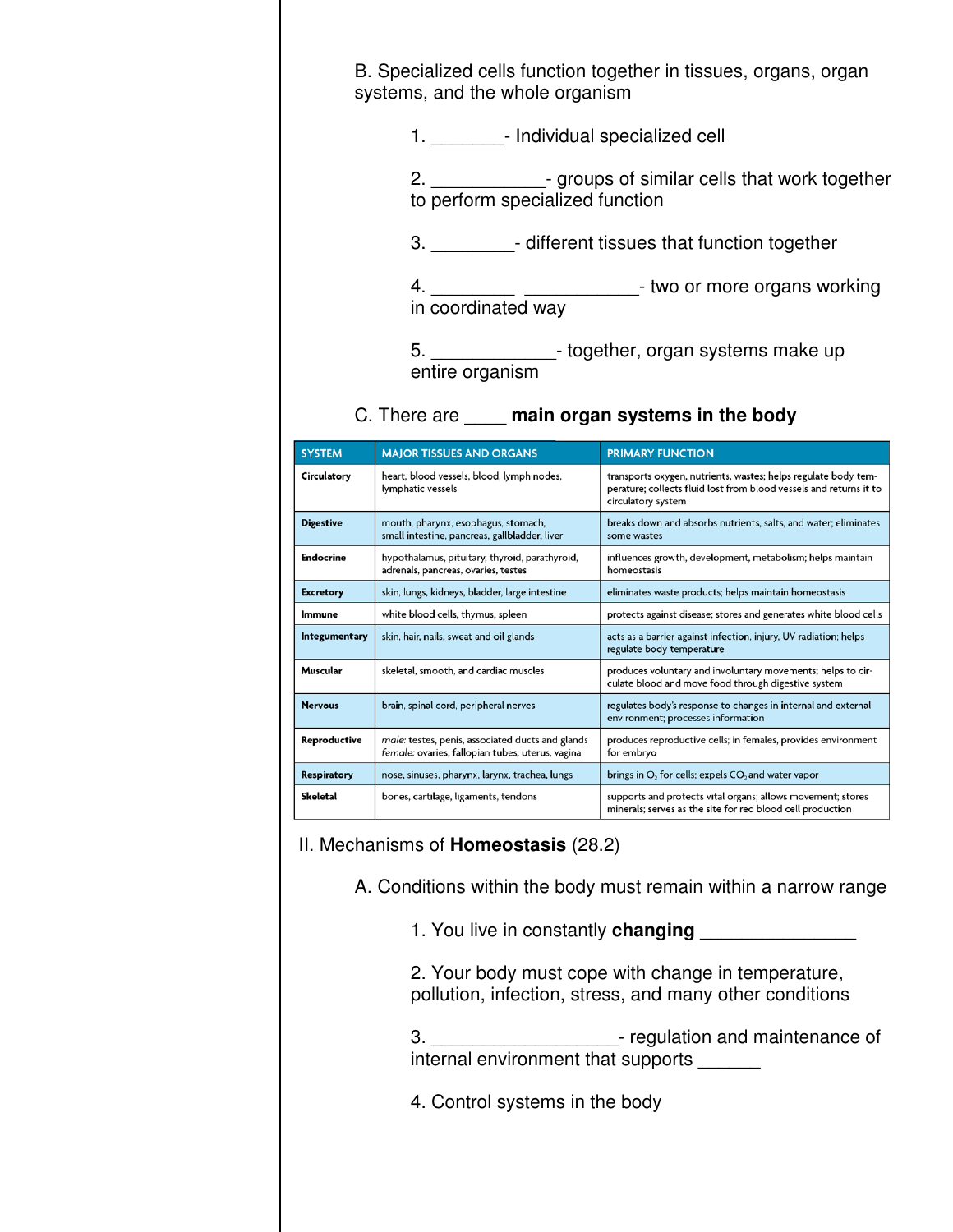|        | a. _______________- also called receptors, gather<br>information about conditions inside and outside<br>body                                 |
|--------|----------------------------------------------------------------------------------------------------------------------------------------------|
|        | b. Control center- receives information from the<br>submatrice in the term and spinal cord) and CDM (E.g. brain and                          |
|        | c. Communication system-controlled by<br>carry messages to all parts of the body<br>carry messages to all parts of the body                  |
|        | d. ________________- any organ, tissue, or cell that<br>changes its level of activity in response to message                                 |
|        | B. Negative feedback loops are necessary for homeostasis                                                                                     |
| values | 1. ___________________- information from sensors that allows<br>control center to compare current conditions to set of ideal                 |
|        | 2. Feedback _________- information moves continuously<br>among sensors, control center, and a target                                         |
|        | 3. _________________ feedback- control system that<br>counteracts any change in body the moves condition<br>above or below set point         |
|        | a. ____________________ is good example                                                                                                      |
|        | b. Body's temperature regulation, blood pH levels,<br>salts, sugar levels, hunger, etc.                                                      |
|        | 4. ________________ feedback- uses information from<br>sensors to _______________ rate of change                                             |
|        | a. not as common as negative feedback                                                                                                        |
|        | b. Important when ____________ change is needed                                                                                              |
|        | III. Interactions among systems (28.3)                                                                                                       |
|        | A. Each organ system ____________ other organ systems                                                                                        |
|        | 1. Each organ system in your body must do its own<br>special _______                                                                         |
|        | 2. To remain healthy, each system also must coordinate<br>with other organ systems through _____________<br>messages and nerve _____________ |
|        |                                                                                                                                              |